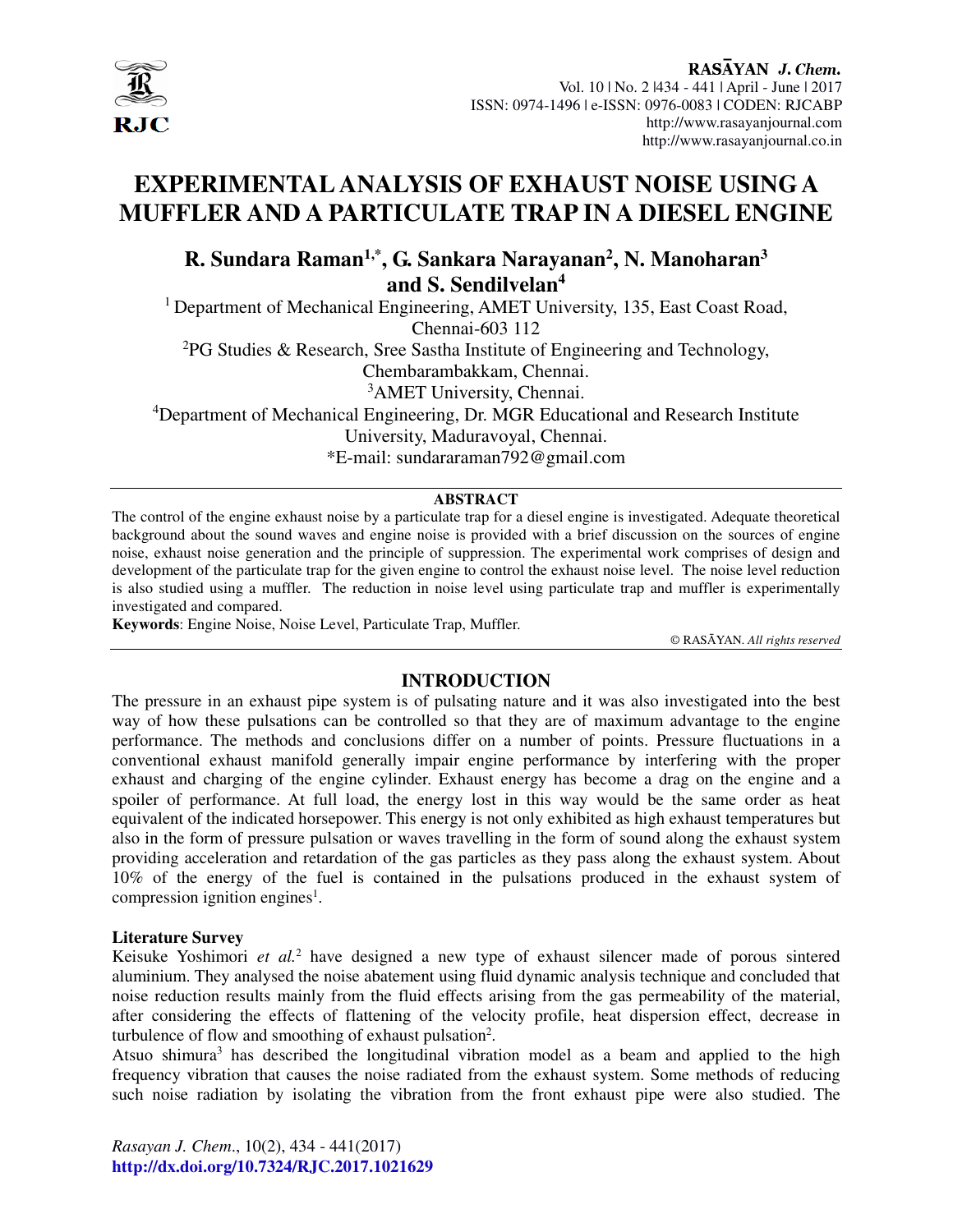described methods are adding mass to the front pipe, change in the properties of pipe material of smaller Young's modulus, installing flexible pipes composed of two sections and so on.<sup>3</sup>

Peter *et al*<sup>4</sup> have discussed about the Helmholtz resonator, which has been used in industry for a long time to reduce the noise from the exhaust system in vehicle or machinery. They have developed a thin rectangular shell type muffler element which can be effectively utilized for reducing exhaust noise and proposed a point impedance method to solve for natural frequencies and mode shapes of the above combined system<sup>4</sup>.

Robert *et al*<sup>5</sup> reformulated the acoustical finite element to make geometric parameters, explicit variable of the matrix equation. They also included several different illustrations of acoustical design that depends upon geometric shape, using new formulation; the synthesis of an appropriate shape to get a desired response, the computation of shape sensitivity and automated shape optimization or minimization of a given objective function.<sup>5</sup>

Fransisco et al<sup>6</sup> generated a tool for sound attenuation properties for perforated ducts and influence on attenuation by different arrangements of perforated tubes related to back pressure development by the muffler. They have validated the results obtained in a particularly simple case and confirmed the feasibility of the proposed methodology<sup>6</sup>.

Douglas *et al*<sup>7</sup> developed a model to predict the reduction of emission levels using the oxidation catalysts systems for two-stroke engines and explained the thermodynamic and gas dynamics aspects and the limitation of the models. They have recommended for the evaluation of a catalyst simulation suitable for use within a full engine model.<sup>7</sup> They have also studied about the standard exhaust noise for common engines which is given in Table-1.

| Engine Type                  | Standard Db (A)        | <b>RPM</b> |
|------------------------------|------------------------|------------|
|                              | At a distance of 0.5 m |            |
| Motor Boat Engine            | 130                    | 3000       |
| Single cylinder              | 85                     | 1500       |
| Engine for motor cycle       |                        |            |
| Twin cylinder diesel engine  | 95                     | 1500       |
| Three cylinder diesel engine | 110                    | 1500       |
| Four cylinder diesel engine  | 120                    | 1500       |

| Table-1: Standard Exhaust Noise for Common Engines <sup>2</sup> |  |  |  |
|-----------------------------------------------------------------|--|--|--|
|                                                                 |  |  |  |
|                                                                 |  |  |  |

# **Sound Waves**

The phenomenon of transmission of elastic wave can be explained by the following examples. Let us consider a coiled spring in free position. In free position the elasticity of the springs keeps the coils evenly spaced.<sup>2</sup> Now let a sudden compressive movement is imparted to one end of the spring. The spring is compressed and energy is stored. The resulting momentum displaces coils to their original position. The wave is propagated towards the other end along the spring.<sup>3</sup>

The to and fro motion of the piston causes the adjacent air to compress and this motion is carried along the tube due to the elasticity of the medium present in the tube. A sinusoidal wave is generated whose frequency is same as that of the piston and amplitude is determined by the displacement of the piston.<sup>3</sup> The time taken by the wave to travel a certain distance depends upon the elasticity and the density of the medium. It is found that for air the velocity of sound propagation is given by:

$$
C^3 = \sqrt{4P/\rho} \tag{1}
$$

Where,  $C$  = sonic velocity in m/s; P = Atmospheric pressure in bar;  $\rho$  = Density in kg/cubic meters.

# **Combustion Noise**

If more fuel is present in the cylinder at the end of delay period and undergoes rapid combustion when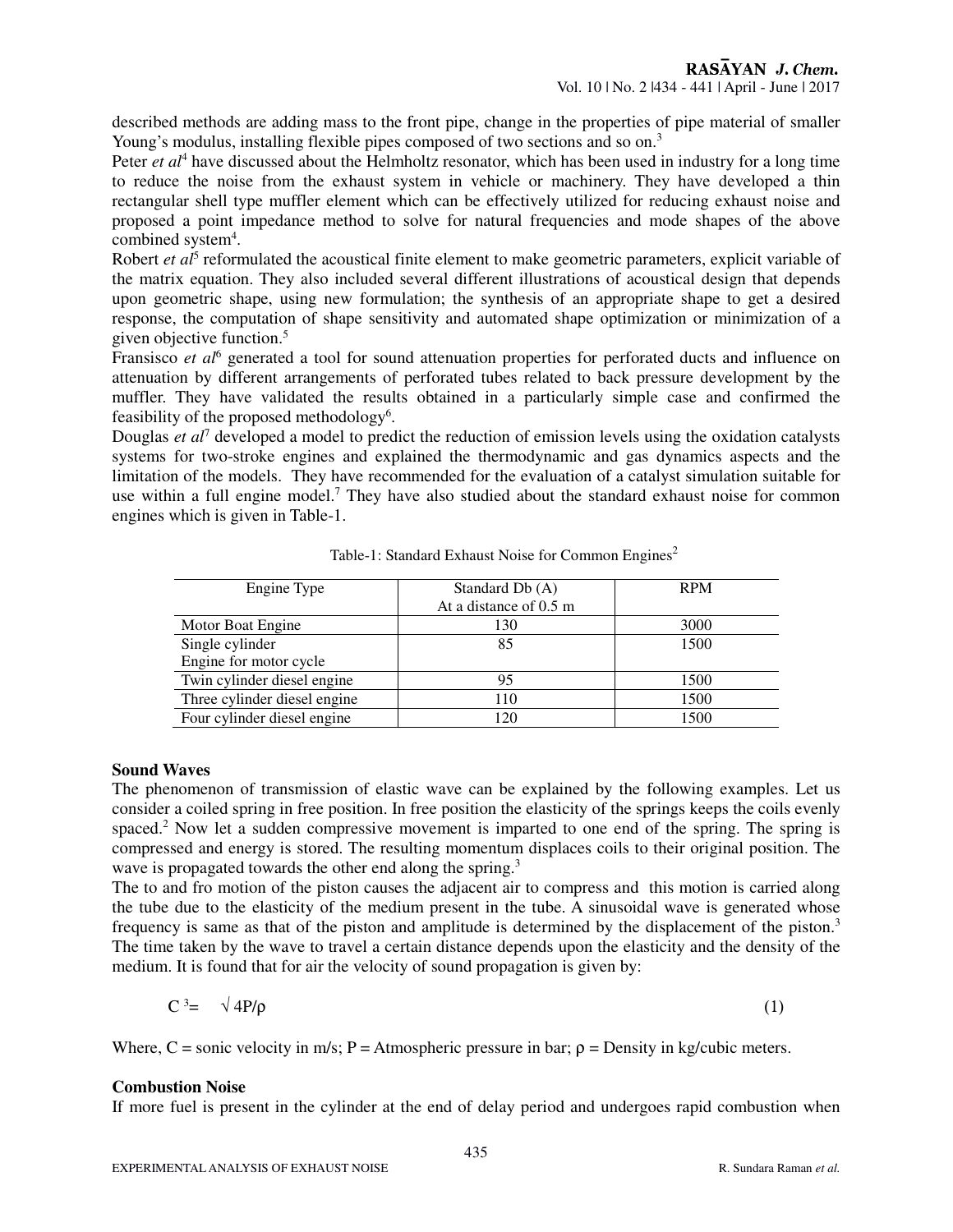ignition sets in, the rate of pressure rise and the peak pressure attained will be greater.<sup>3</sup> During this combustion the piston is around top dead centre and is almost stand still. Too rapid a pressure rise and severe pressure impulse at this position of the piston will result in combustion noise called Diesel Knock. The severity of the knock reactions is in proportion to the mass enflamed.<sup>3</sup> The regions of premixed flame are probably hotter than the regions where liquid droplets are present. As such, the knock reaction may be propagated mainly in the low luminosity stage of the flame.<sup>4</sup>

#### **Origin of Exhaust Noise**

The gas in an engine cylinder is under considerably high pressure and temperature at the end of firing stroke.<sup>4</sup> When the exhaust valve opens the gas is forcibly ejected out of the cylinder into the exhaust system. The gases have the mass and elasticity. When the gases are let out in the open air without any exhaust processing, the noise after travelling a short distance assumes the form of a detonation like pulse with steep wave fronts. These acoustic shock waves are unendurable even for a short time, since they possess very high intensities.<sup>5</sup>

#### **Phenomenon of Exhaust Noise**

When the gases are released and again the exhaust valve is closed the gas over- runs, i.e., stretches itself out well beyond its normal length.<sup>6</sup> This coupled with the cooling of the gas and condensing of the vapour present in the gas results in a partial vacuum followed by a slug. Thus there is a severe oscillating condition setup in the exhaust conduit. Pressure waves of considerable amplitude are reflected back and forth in the pipeline at acoustic velocities.<sup>7</sup> The frequency of the reflected wave depends primarily upon the pipe length and somewhat on pipe diameter and gas temperature. The acoustical exhaust boom is caused by the synchronization of the explosion frequency in the engine with the natural frequency of the gas in the exhaust system acting as an open-ended organ pipe.<sup>7</sup> In practice it is usual that the higher harmonics of the system coincide with either fundamental firing rate or a harmonic of the fundamental.

The noise is also caused by the abruptness in the change of the pressure of the gas column or the acceleration of the gas flow.<sup>8</sup> If the time lag between the exhaust valve opening and the peak pressure is extremely short, the sudden explosive mixture shoots down the exhaust pipe which is capable of setting up a severe sound wave when reaching the atmosphere.<sup>9</sup> The waves may be audible or inaudible. Those, which are of such low frequency that cannot be heard, can often be felt in the form of mechanical vibration.<sup>10</sup>

# **Principle of Noise Suppression**

# **Control at the Source**

The combustion noise can be reduced at source by suitable design of combustion chambers and by the alteration of the injection timing and fuel spray characteristics.<sup>10</sup> By proper design of the machine or the system in such a way that the minimum noise is produced or by arresting its propagation at the source itself, the noise can be reduced. However this is not feasible.<sup>11</sup>

When the natural frequency of the engine structural elements coincides with the firing frequency, the resonant vibration is set up and consequently greater noise is generated. This can be suppressed by isolating the noise-radiating surface from the engine, by reducing the area of the radiating surface or by alternating the stiffness of the structure. $11$ 

# **Control of Transmission Path**

This is most useful method in such case where the noise reduction at the source is not possible. This may be done as follows:

- a. Path deflection: The noise is made to follow a deflected path. Barriers in open air can be effective when they are large in size compared with wavelength of the noise to be deflected. Deflectors can be so arranged that noise be deflected away from the receiver.<sup>12</sup>
- b. Enclosure: Considerable attenuation can be obtained by enclosing the source of receiver by properly designed enclosure. This type of noise reduction is made use of suppressing the noise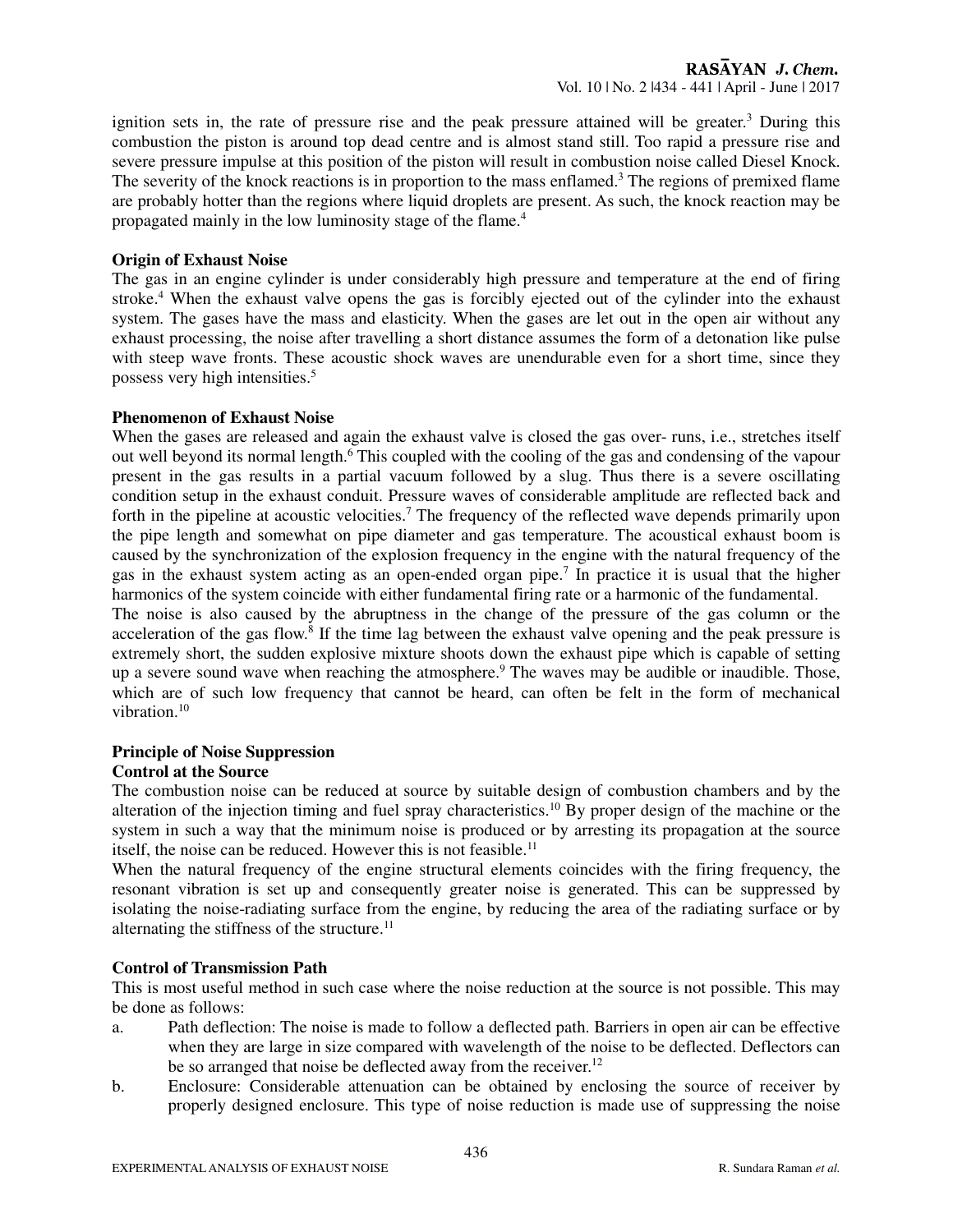produced by heavy diesel engines in the power plants.<sup>13</sup>

- c. Absorption: This is done by interposing some material such as rubber, felt, fibre, foil, etc., which have poorer or dissimilar transmission characteristics in the path of the noise.<sup>14</sup>
- d. Impedance mismatch: The flow of acoustic energy along the path from the source to the receiver can be impended by discontinuities, which reflect the energy back to the source. Acoustic filters and mufflers operate on this principle, although some mufflers may also include absorption in the transmission path.<sup>15</sup>

#### **The use of Preventive Measures at the Receiver**

Some preventive measures like sound absorbing material or a sound insulating material can be placed to avoid the effect of noise.

#### **Exhaust Noise Suppression**

The exhaust noise reduction can be achieved by the following methods:

- **i.** By converting the high pressure energy into kinetic energy which is then dissipated as heat by turbulence and friction e.g. Motor cycle silencing.<sup>16</sup>
- **ii.** Dissipation: The exhaust is either made to pass through some absorptive material or throttled. But this type of reduction offers more resistance to the flow of exhaust gases which is not desirable.<sup>17</sup>
- **iii.** Reactive type: In this case the various chambers and inter-communicating tubes are arranged in series. This type passes all sub-audible frequencies and filters out those which lie above a certain value. So a free flow of exhaust gases is possible without any throttling effect and that is why this type of mufflers finds more application.<sup>18</sup>
- **iv.** Interference type: The exhaust stream is split up into large number of partial streams of different lengths so that the partial sound oscillation when reunited is mutually displaced in phase.<sup>17</sup> Oscillations that are 180° out of phase are cancelled out but not any other oscillations. But this type is not much useful for the engines, which have to be operated under variable speed conditions.<sup>18</sup>

# **Types of Particulate Traps**

# **(a) Wire Mesh Particulate Trap**

The trap substrate is made from a knitted stainless steel wire mesh compressed between perforated cylindrical inner and outer casing. The wire mesh is woven and rolled to give a low density and surface to volume ratio on the outer region of the annular shaped substrate, with an increasing density and surface to volume ratio towards the inner diameter region.<sup>19</sup> Thus the larger particulates are trapped in the outer circumferential mesh whereas the smaller particulates are obstructed towards the inner diameter. This progressive change from an open outer diameter mesh to a more closed inner diameter mesh allows different sized particulates to be trapped at various depths.<sup>20</sup> It therefore prevents all the particulates collecting only in the outer region of the mesh, where they could quickly clog the filter media. A refractory wash coat is deposited onto the wire mesh, which is then speckled with the noble metals as the catalyst. The wire mesh gives the gas a high degree of turbulent exhaust flow, which produces an effective particulate trap and oxidizer.<sup>19</sup>

# **(b) Silica Fibre Candle Particulate Trap**

The candle particulate trap incorporates nine filtering elements consisting of punched sheet metal support tubes with one end closed and around these tubes are woven layers of silicon fibre yarn in a cross wire pattern to form the filtration media.<sup>21</sup> Because these elements resemble candle sticks, they are known as candle elements. The silicon- di- oxide yarn thread has a diameter between 0.7 to 1.0 mm, which in turn is made up of individual fibres of about 9 x  $10^{-6}$ . Depositing a refractory wash coat over the woven yarn and impregnating its exposed surface with precious metal can achieve catalytic oxidation. This trap oxidizer produces a very low exhaust gas backpressure and it is subjected to only low thermal and mechanical stresses. But it suffers from a low particulate loading capacity and thus requires frequent regeneration.<sup>22</sup>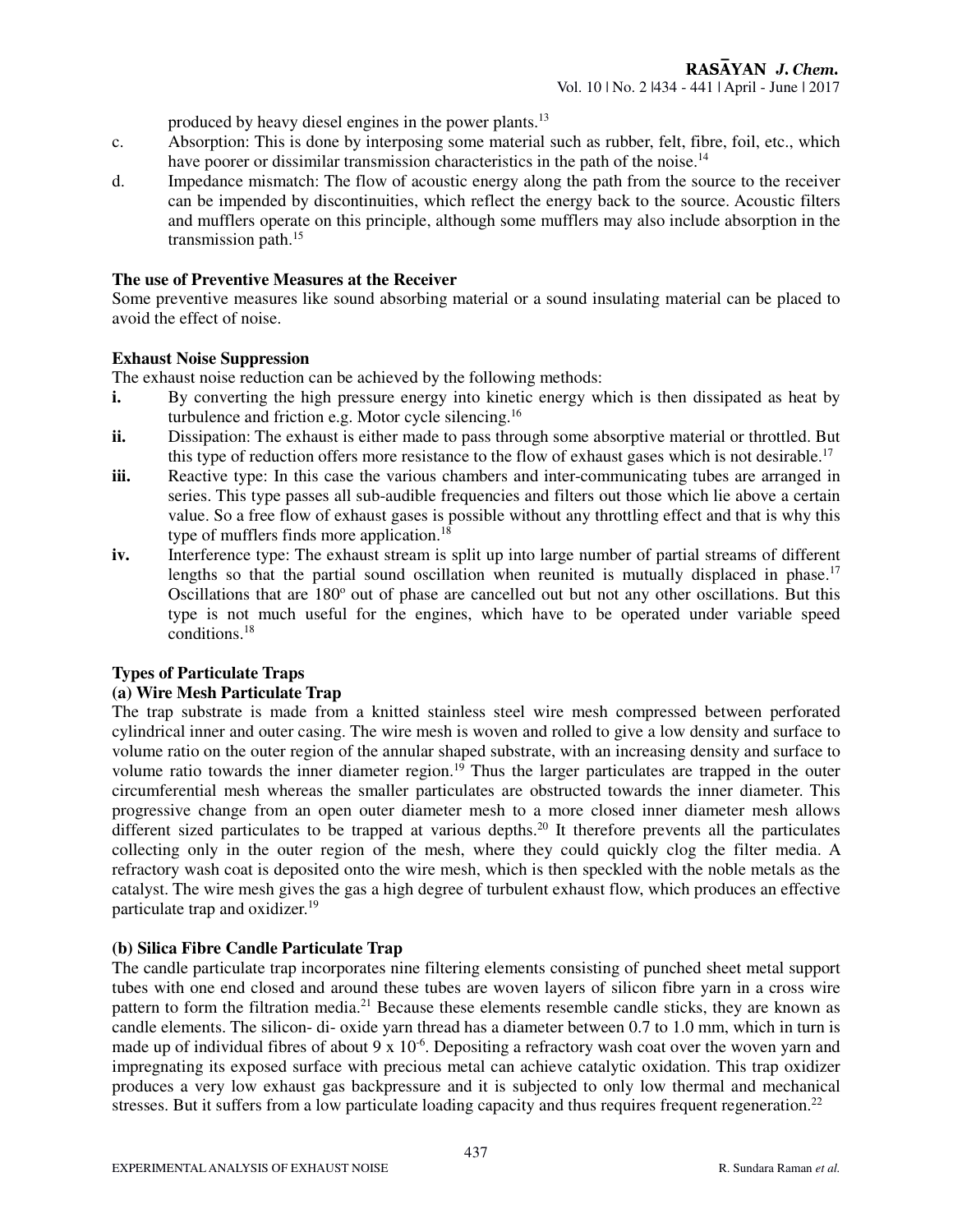#### **(c) Ceramic Foam Trap**

The trap consists of ceramic foam made from alumina or cordierite. They exhibit a fairly narrow distribution of wide and virtually circular pores,  $250 - 500 \mu m$ , winding in depth, with few non-through channels.<sup>20</sup> These filters appear to be more suitable for large flows. They offer low pressure drops and exploit the impaction trapping principle to reduce the pressure drops even further and improve the distribution of the mass of soot collected, no through channels in the cylindrical volume of ceramic foam. This structure ensures more uniform propagation of heat flame during regeneration, lowering the ignition temperature by about 50°C. The trap is manufactured by impregnating a polyurethane foam matrix with a ceramic paste.<sup>19</sup>

#### **(d) Porous ceramic honeycomb particulate trap**

The oxidizer consists of a porous cellular ceramic honeycomb structure, which has parallel passages of approximately circular section. Alternative passage ways are blocked at either end so that inlet and exit faces resemble the black and white square of a chessboard. The inlet passageways are plugged at far outlet end; whereas the exit passage way is plugged at the inlet ends and are open at the outlet. The exhaust gas entering the inlet passage is compelled to pass at right angles through the walls of the porous ceramic into the exit passageways and finally the filtered exhaust gas is expelled to rear outlet chamber of the particulate trap. Particulate removal from the honeycomb trap is affected by the pressure drop across the filter and as the passageways become partially clogged, this necessitates more fuel to be injected to make up for the resulting power loss. Consequently more heat energy passes out with the exhaust gas and it therefore raises the gas temperature, which activates the ignition and oxidation of the accumulated particulate matter.<sup>21</sup>

In the preceding paragraph, the various types of trap systems used as devices for the after treatment of diesel engine exhaust gas are given. The cost of the porous ceramic honeycomb filter is cheap and it is more efficient than other types of oxidizers, because the porous network structures have low mass, low density and low thermal conductivity. Permeability is also high in this case along with strength, resistance to temperature and structural uniformity is more. Hence, it is proposed to use the ceramic honeycomb filter type trap oxidizer in the present investigation. The objective of this study is to reduce noise emissions from an engine using a particulate trap and a muffler and to compare the reduction in noise levels.<sup>22</sup>

#### **Fabrication of Particulate Trap Fabrication of Outer Casing**

A 540 mm X 710 mm X 3 mm mild steel sheet is taken and polished on the surface. Then it is rolled and welded longitudinally to form a cylindrical outer shell of diameter 170 mm. The welded portion is cleaned and polished. The inner surface of the outer casing is coated with ceramic, which is high thermal resistant, corrosion resistant and sound insulator to avoid the reflection of sound and for absorbing the exhaust noise.<sup>6</sup> Thus the outer casing of the required dimensions is fabricated and is shown in the Fig.-1.



Fig.-1: Trap Outer Casing

#### **Fabrication of Inner core**

A perforated sheet of dimension 79 mm X 300 mm with hole diameter 6 mm is rolled to form a perforated tube of diameter 25 mm. The welded portion is cleaned and polished. Twenty-four such perforated tubes are produced. A circular sheet of diameter 170 mm and thickness 3 mm is taken and twenty-four uniform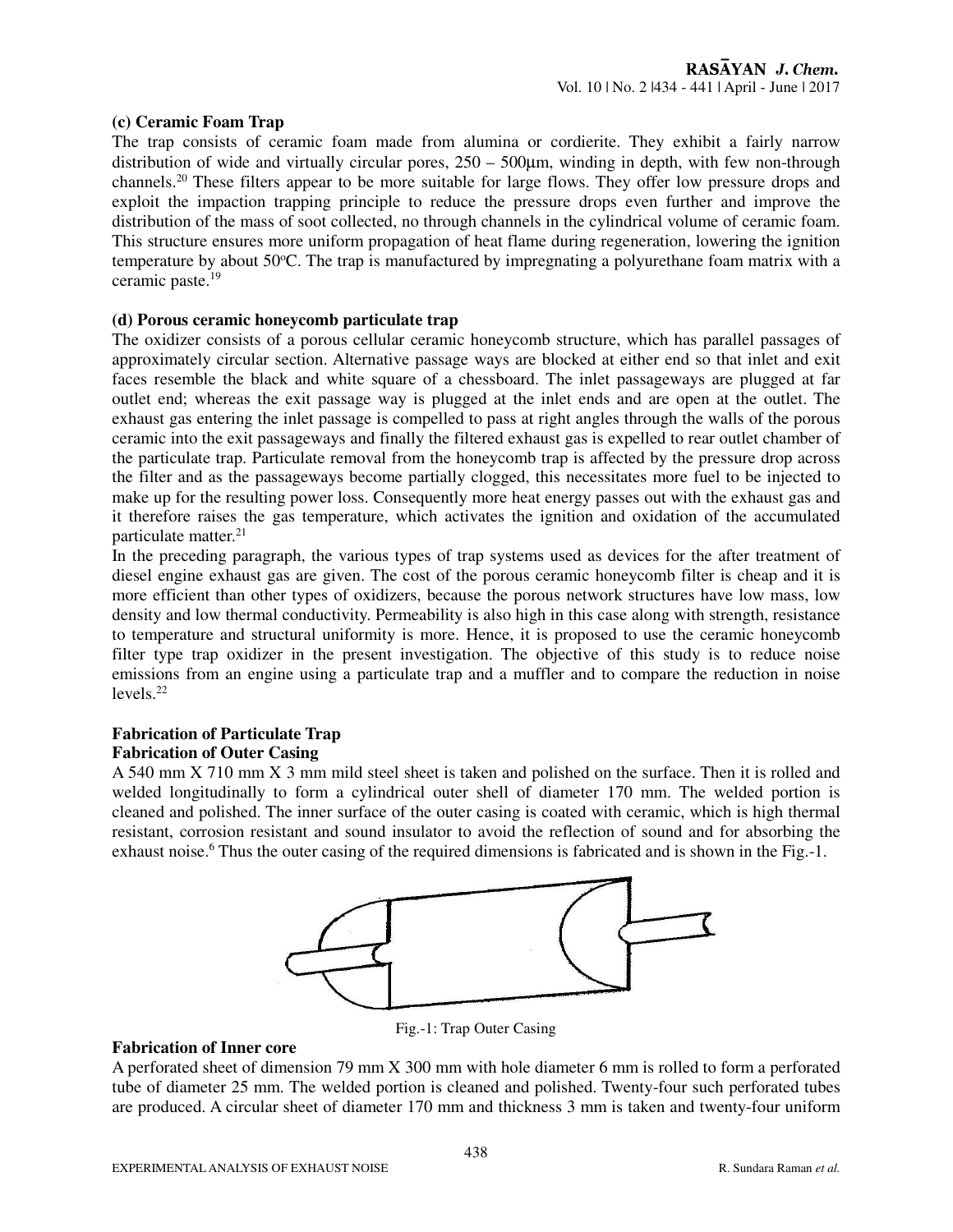holes of diameter 25 mm are drilled in a zigzag manner. Then, for each hole, a perforated tube is welded, the process being repeated for all the remaining tubes. On the other end, a plain circular sheet of diameter 170 mm and thickness 3 mm is welded, thus the other ends of the perforated tubes are blocked. A few holes are drilled on the remaining portion of the plain circular sheet through which the exhaust gas will escape.<sup>7</sup>

The inner core thus prepared is coated with the selected catalyst on the entire inner and outer surfaces. Thus the inner core is prepared and is shown in the Figure-2.



Fig.-2: Sectional view of the trap inner core

#### **Assembling of Inner Core and Outer Casing**

The inner core is then placed inside the outer casing leaving a gap of 20 cm on both sides. Then the circumference of the circular sheets is welded to the inner surface of the outer casing.

Two circular sheets of the same diameter of 170 mm are taken and a central hole of diameter 60 mm is drilled. It is then welded along the circumference to the outer casing.

Two plain tubes of diameter 60 mm are taken and welded to the end plates of the outer casing along the holes to provide inlet and outlet passages.<sup>16</sup>

# **EXPERIMENTAL**

The experimental set-up is as shown in the Figure-3. The engine used in this investigation is a four stroke, water cooled, single cylinder, direct injection, and vertical diesel engine at 3.78 KW running at 2000 rpm. The engine is mounted on the bed with suitable connections for lubrication and cooling water supply. The fuel is supplied from a fuel tank with three way cock to allow the fuel either from the tank or through the burette.<sup>12</sup>

# **RESULTS AND DISCUSSION**

#### **Exhaust Temperature**

Figure-4 shows the variation of exhaust gas temperature with the brake power of the engine with and without particulate trap and muffler. Upto 20% load, the exhaust temperature increases slowly. Beyond 20% load, the exhaust temperature increases rapidly.<sup>11</sup>

It can be observed that when the engine is fitted with a particulate trap the increase in the exhaust temperature is lower at low loads and at high loads the increase in exhaust gas temperature is higher. For the case with muffler, there is a slight reduction in exhaust gas temperature. The reduction is lesser at low loads and increases slightly with higher loads.<sup>9</sup>

The exhaust temperature of the engine increases by about 10% at maximum load and by about 5% at low load when it is fitted with the trap. For the muffler the exhaust temperature decreases by about 2% at low load and by about 3% at maximum load.<sup>7</sup>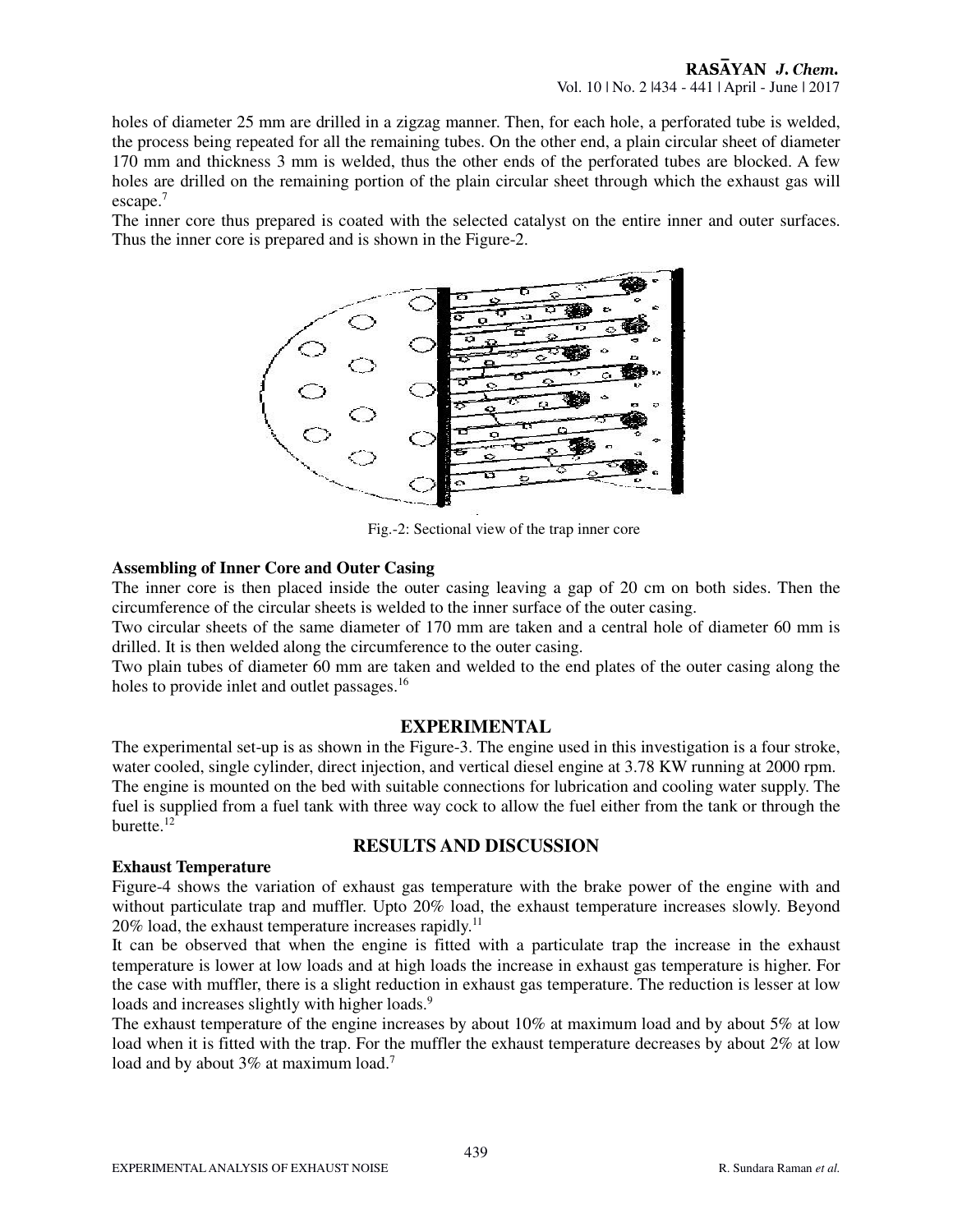#### RASAYAN J. Chem.

Vol. 10 | No. 2 |434 - 441 | April - June | 2017

THERMOCOUPLES



Fig.-3: Experimental setup for Noise Measurement



Fig.-4: Variation of exhaust temperature with brake power

#### **Brake Thermal Efficiency**

Figure-5 shows the variation of brake thermal efficiency with respect to brake power. The graph shows that brake thermal efficiency of the engine is increasing as the load increases. Upto 40% of the load, the brake thermal efficiency is increasing rapidly and beyond that it is increasing gradually.<sup>17</sup>

It is noted that for the engine fitted with particulate trap, the brake thermal efficiency is lesser than for the engine without trap, which is due to the increase in fuel consumption of the engine with trap. The brake thermal efficiency of the engine reduces by about 8% at maximum load when it is fitted with trap and by about 3% when it is fitted with muffler.<sup>18</sup>